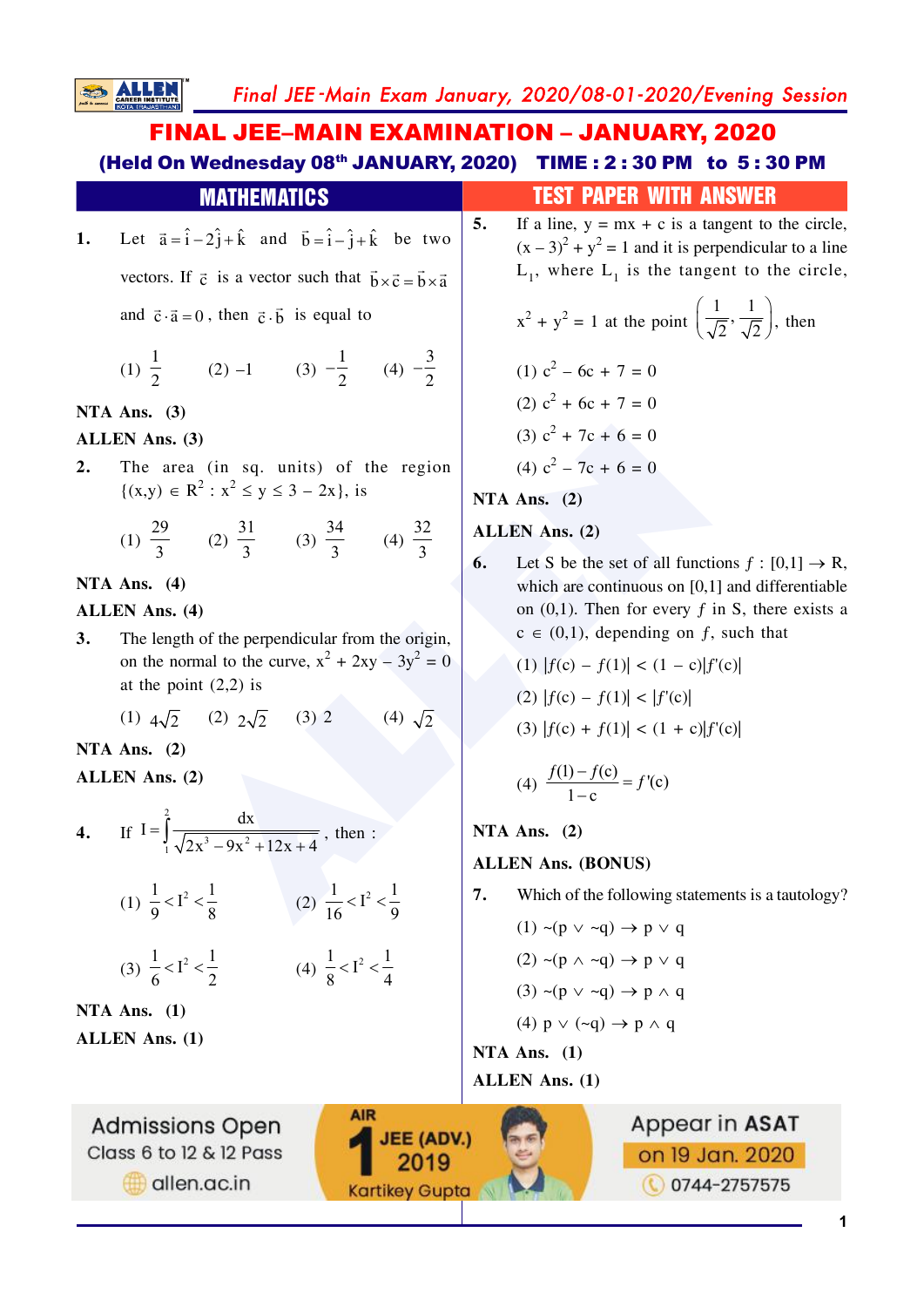# Final JEE-Main Exam January, 2020/08-01-2020/Evening Session

If the 10<sup>th</sup> term of an A.P. is  $\frac{1}{20}$  and its 20<sup>th</sup> 8. term is  $\frac{1}{10}$ , then the sum of its first 200 terms

> (1)  $50\frac{1}{4}$ (2)  $100\frac{1}{2}$  $(3) 50$  $(4)$  100

NTA Ans.  $(2)$ 

 $is$ 

# ALLEN Ans. (2)

Let  $f:(1,3) \rightarrow \mathbb{R}$  be a function defined by 9.  $f(x) = \frac{x[x]}{1 + x^2}$ , where [x] denotes the greatest integer  $\leq x$ . Then the range of f is

(1) 
$$
\left(\frac{3}{5}, \frac{4}{5}\right)
$$
  
\n(2)  $\left(\frac{2}{5}, \frac{3}{5}\right] \cup \left(\frac{3}{4}, \frac{4}{5}\right)$   
\n(3)  $\left(\frac{2}{5}, \frac{4}{5}\right]$   
\n(4)  $\left(\frac{2}{5}, \frac{1}{2}\right) \cup \left(\frac{3}{5}, \frac{4}{5}\right]$ 

#### NTA Ans. (4)

#### **ALLEN** Ans. (4)

10. The system of linear equations

> $\lambda x + 2y + 2z = 5$  $2\lambda x + 3y + 5z = 8$  $4x + \lambda y + 6z = 10$  has (1) infinitely many solutions when  $\lambda = 2$ (2) a unique solution when  $\lambda = -8$ (3) no solution when  $\lambda = 8$ (4) no solution when  $\lambda = 2$

**Admissions Open** 

Class 6 to 12 & 12 Pass

allen.ac.in

# NTA Ans.  $(4)$

**ALLEN Ans. (4)** 

If  $\alpha$  and  $\beta$  be the coefficients of  $x^4$  and  $x^2$  $11.$ respectively in the expansion of  $(x + \sqrt{x^2 - 1})^6 + (x - \sqrt{x^2 - 1})^6$ , then (1)  $\alpha + \beta = 60$  (2)  $\alpha + \beta = -30$ (3)  $\alpha - \beta = -132$  (4)  $\alpha - \beta = 60$ NTA Ans.  $(3)$ **ALLEN Ans. (3)**  $\lim_{x\to 0} \frac{\int_0^x t \sin(10t) dt}{x}$  is equal to  $12.$ (2)  $-\frac{1}{5}$  $(1)0$ (4)  $\frac{1}{10}$  $(3) -\frac{1}{10}$ NTA Ans. (1)

**ALLE** 

**ALLEN Ans. (1)** 

**13.** If 
$$
A = \begin{pmatrix} 2 & 2 \\ 9 & 4 \end{pmatrix}
$$
 and  $I = \begin{pmatrix} 1 & 0 \\ 0 & 1 \end{pmatrix}$ , then  $10A^{-1}$  is

equal to  
\n(1) 
$$
4I - A
$$
  
\n(2)  $A - 6I$   
\n(3)  $6I - A$   
\n(4)  $A - 4I$ 

NTA Ans.  $(2)$ 

ALLEN Ans. (2)

14. The mean and variance of 20 observations are found to be 10 and 4, respectively. On rechecking, it was found that an observation 9 was incorrect and the correct observation was 11. Then the correct variance is

 $(4)$  4.01

| $(2)$ 3.98 |
|------------|
|            |

 $(3)$  4.02 NTA Ans.  $(1)$ 

# **ALLEN Ans. (1)**

**AIR** 

**JEE** (Main)

2019

**Kevin Martin** 



 $\overline{2}$